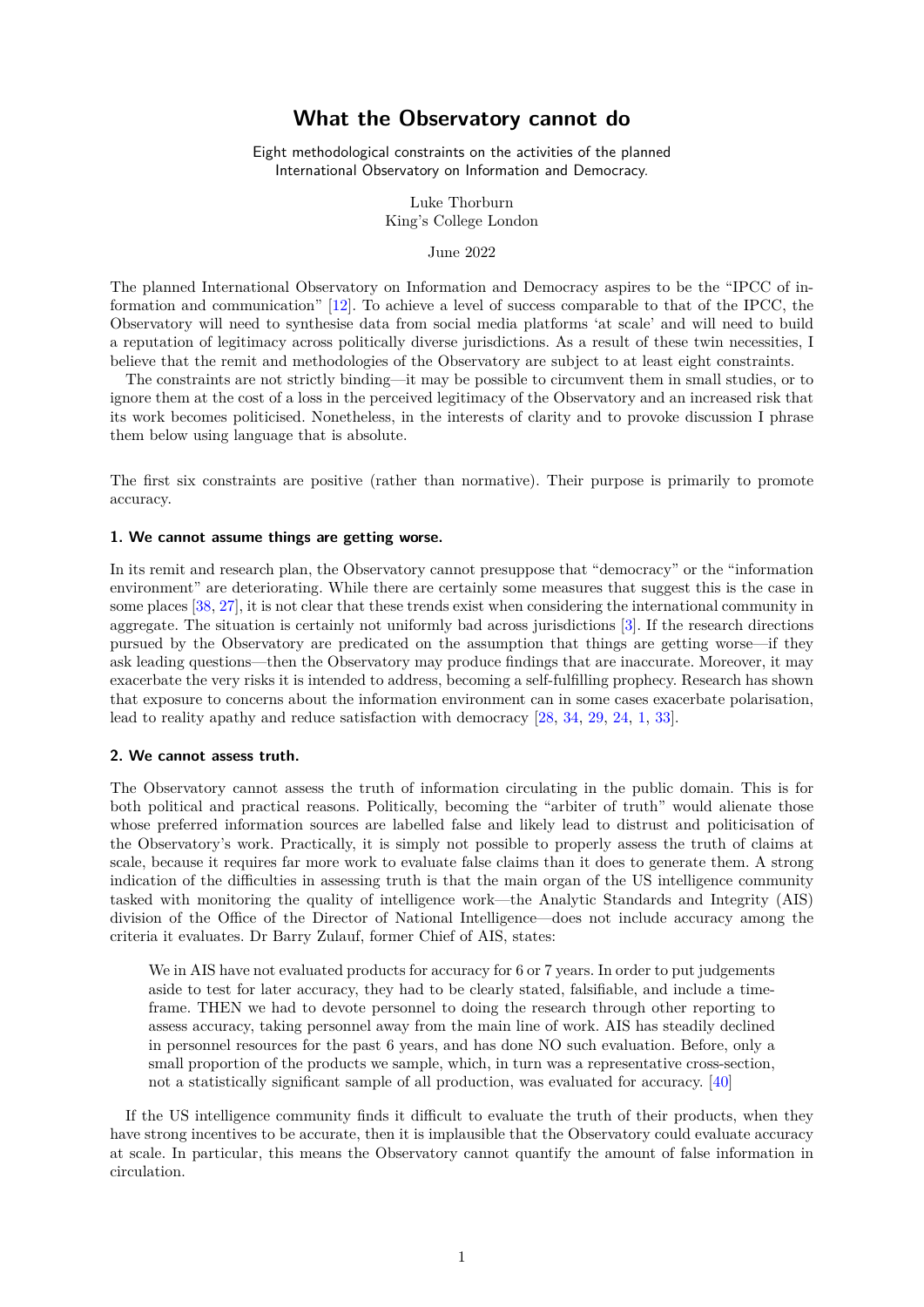#### **3. We cannot observe intent.**

The distinction between misinformation and disinformation hinges on the intent of the person communicating it [37]. However, intent is not directly observable and, as evidenced by various complex and lengthy legal cases [7], can require considerable amounts of time to adjudicate. Even if it were possible to identify false information, it is likely not feasible to partition that into the mutually exclusive categories of misinformation and disinformation.

# **4. We cannot verif[y](#page-3-2) identities.**

Verifying identities online—either to ensure that online accounts are linked to real people, or to ensure that each real person has at most one account on a given platform—is difficult to do at scale. There are significant open research questions relating to the prevention of duplicate accounts, often framed in the language of "Sybil attacks" [5, 32]. While there are some proposed solutions [4, 30, 17, 16, 26, 6, 14], none are widely implemented or adopted.

The difficulties of verifying identities at scale mean that it is likely not feasible to accurately quantify the prevalence of bots or inauthentic behaviour on online platforms.

# **5. We cannot measure persuasion.**

Many of the concerns about information and democracy are premised on the belief that communicated messages can change people's beliefs and actions in the real world. For example, there are concerns that medical misinformation disseminated on social media may cause people to take action that harms themselves or others [23], and concerns that foreign actors may influence the way people vote in domestic elections [31]. However, outside of narrow experiments, it is difficult both to measure actions and beliefs, and to attribute those to information consumed online. Perhaps the most salient example is digital advertising: many studies have failed to find evidence that digital advertising has any effect, on average, despite the vast sums [co](#page-4-5)mpanies spend on it [15, 13]. Similarly, money spent on political campaigns does not appe[ar t](#page-4-6)o be a deciding factor [25, 9].

These studies do not suggest that communicated information has no effect. Indeed all human beliefs and behaviour must be based on some form of information transfer. But they do indicate that the relationship between information consumption and subse[qu](#page-4-7)e[nt](#page-4-8) behaviour is complex and difficult to observe. It is unlikely that the Observatory wou[ld](#page-4-9) [be](#page-3-3) able to attribute beliefs or behaviour to the dissemination of online content, especially in real-world cases where we cannot observe the counterfactual world in which the content was not disseminated.

#### **6. We cannot pretend social science is physics.**

Unlike the IPCC, the Observatory's remit will predominantly fall within social science. This constrains the types of activities the Observatory can undertake. Unlike in climate science, where there is one overriding driver of harm (rising greenhouse gas emissions), the set of factors influencing the quality of the "information space" is much more diverse, and it is not yet clear which are the most important. In addition, it is not plausible that the Observatory could define forward-looking scenarios in the same way that the IPCC does because the trajectory of the information space is highly contingent on human behaviour in ways that are not able to be simply described.

The final two constraints are normative. Their purpose is primarily to promote perceived legitimacy in politically diverse jurisdictions.

# **7. We cannot stipulate where the free speech line should be.**

Most jurisdictions have some notion of a right to freedom of expression [18], whilst also criminalising or allowing legal action against those who commit certain speech acts [39]. In online platforms, legal speech is subject to additional platform-specific content moderation policies that specify what types of speech are allowed on the platform [22, 10]. These policies are constantly evolving, are politically contested, and can differ by cultural context [20]. The Observatory cannot take a granul[ar,](#page-4-10) detailed stance on where the line between permissible and impermissible speech falls without ris[king](#page-5-4) the politicisation of its work.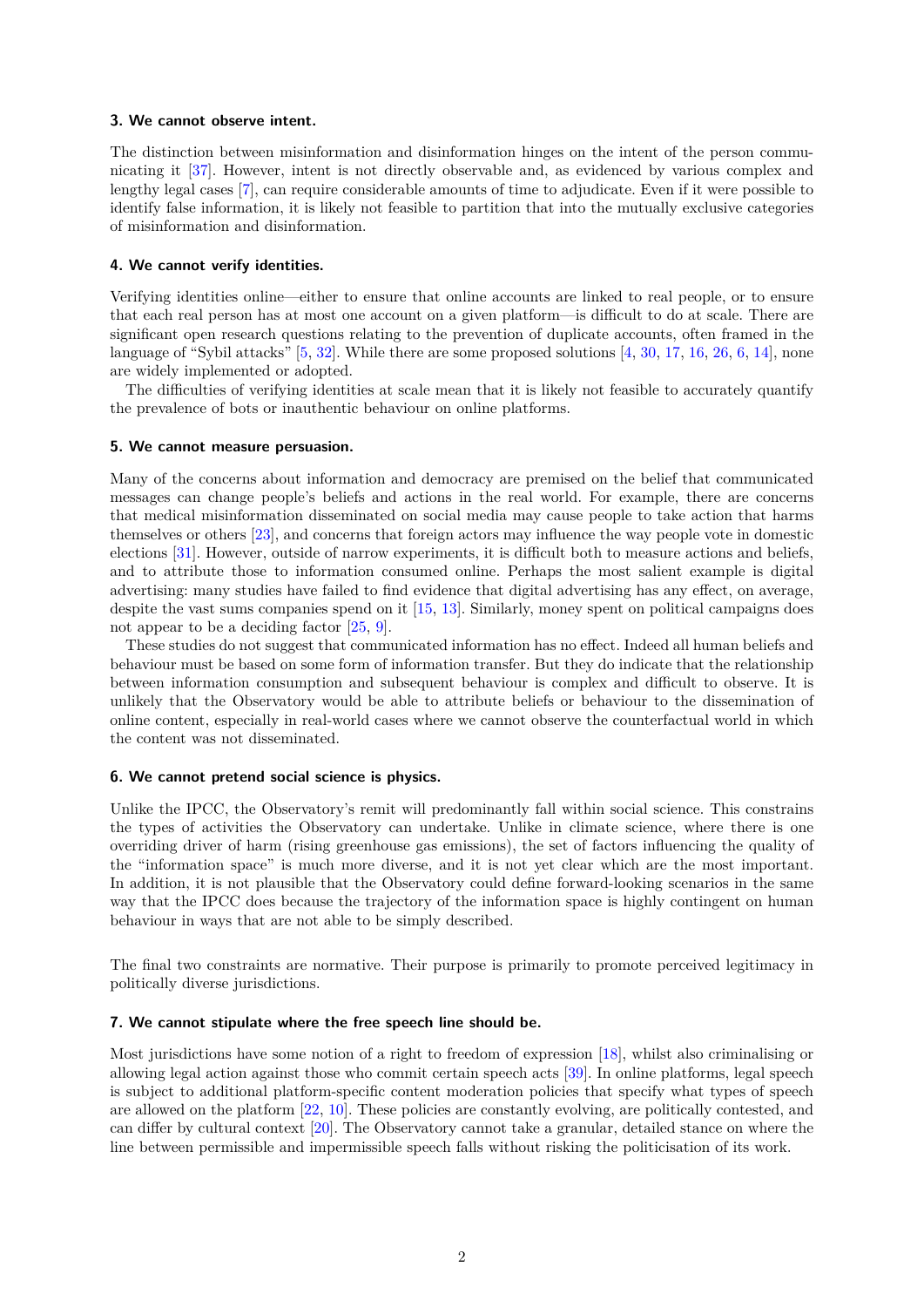# **8. We cannot define democracy.**

Currently there are 195 member countries of the IPCC [19]. In contrast, only 40 states have so far become signatories to the International Partnership on Information and Democracy (hereafter, simply the Partnership), with notable absences including China and the United States [11]. Together, the US and China have more than 20% of the world population, so it is important that an inclusive international institution such as the proposed Observatory can accommo[dat](#page-4-11)e them both. Both China and the US have very different views of what it means to be a democracy, including how human rights should be prioritised [35, 8]. However, the Partnership requires signatories to declare *inter alia* that

The global information and communication space, which is a shared public good of significant democratic value, must support the exercise of human rights, most notably the right to freedom of opinion and expression, including the freedom to seek, receive and impart information and ideas of all kinds, through any media of one's choice regardless of frontiers, in accordance with the International Covenant on Civil and Political Rights (Article 19). [11]

It seems unlikely that China would be willing to make such a declaration, given that it has not ratified the International Covenant on Civil and Political Rights [36]. However, both the US and China publicly claim that democracy and human rights are important [2, 21]. [Thu](#page-3-4)s, to the greatest extent possible without compromising its usefulness as an institution, the Observatory should be kept separate from the Partnership, and avoid stipulating or requiring particular interpretations of key terms such as "democracy" and "human rights" in its work. This will increase t[he l](#page-5-5)ikelihood that jurisdictions as diverse as China and the US will be willing to participate as member sta[te](#page-3-5)s, [co](#page-4-12)ntribute researchers, and work towards common ground.

The eight constraints I describe above are not insignificant. That said, I highlight them in good faith, with the goal of steering the Observatory in directions I think are going to be most positively impactful and most likely to succeed. So what *can* the Observatory do?

Establishing a long-term, global database of descriptive data describing the information space and how it changes over time would be extremely valuable. In each country, what is the degree of affective polarisation? How do people spend their attention—on what information sources, on what platforms, and in the presence of what incentives? (This could be called *attention accounting*.) What are the levels of trust in the available information sources? To what extent do people's reflexive opinions agree with their more considered, deliberative judgements? What is the degree of reality apathy? How are all these variables trending, both within countries and globally?

A second line of work is both philosophical and experimental. How do we define and measure quality in the information space, in ways that remain impartial to the semantics of the information and particular political issues? Having defined quality, what types of mechanisms and incentive structures promote it? Synthesising such research could be done without going beyond the above constraints and would provide a roadmap for improvement.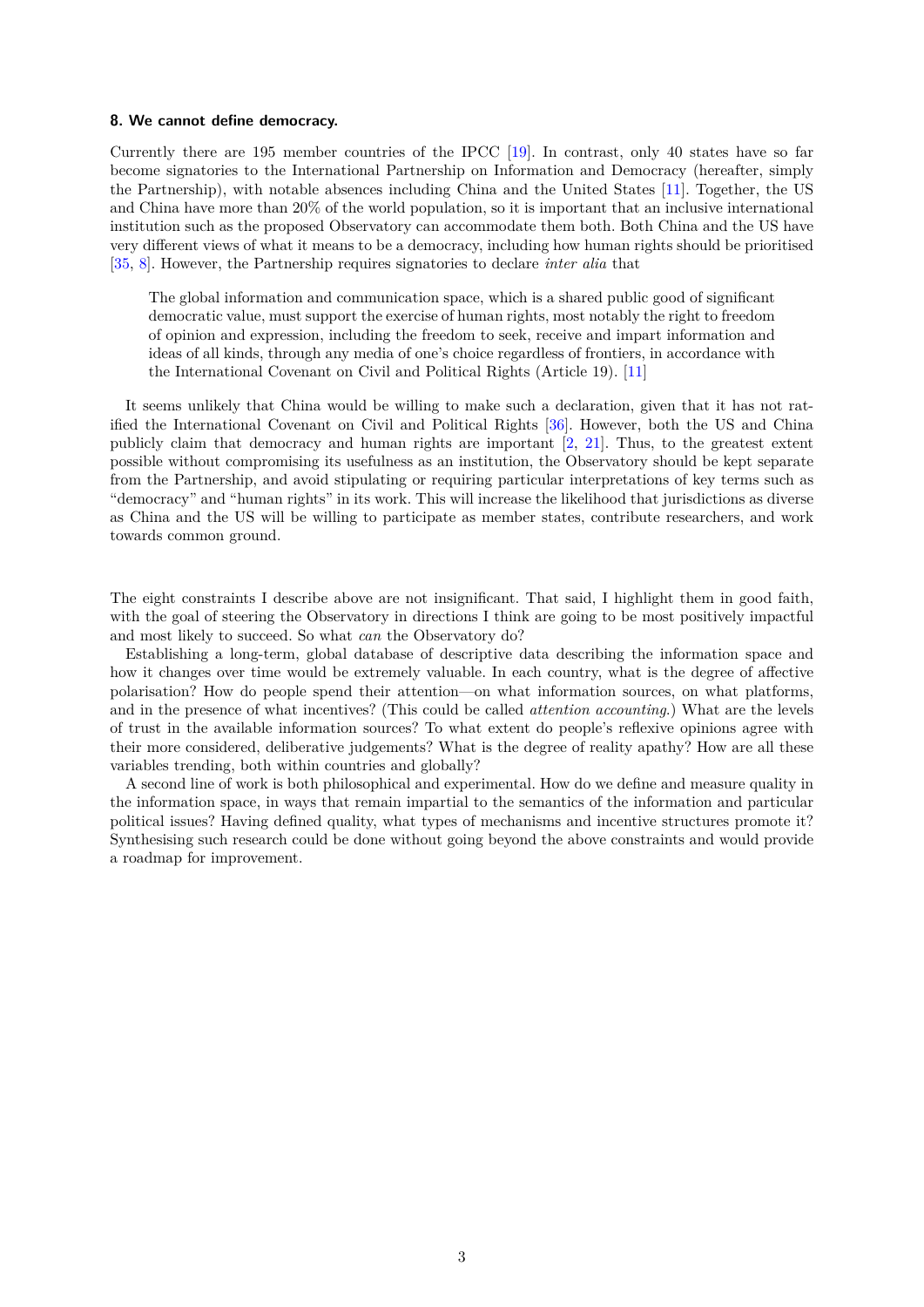# **About the Author**

Luke Thorburn is a PhD candidate in the UKRI Centre for Doctoral Training in Safe and Trusted AI at King's College London. His research focuses on the use of social media recommender systems to mitigate political polarisation, and the design of bottom-up governance mechanisms for online information environments. He is currently collaborating with Aviv Ovadya on the design of "bridging-based" recommendation algorithms, and with Jonathan Stray (Center for Human-Compatible AI, UC Berkeley) and Pri Benghani (Tow Centre for Digital Journalism) on a series of articles about recommender systems and their societal impacts. He has also spent an unusual amount of time thinking about what language and metaphors are best used to describe the "information environment".

Before starting his PhD, Luke completed undergraduate and master's degrees in probability and stochastic processes at the University of Melbourne, [and spent two y](https://medium.com/understanding-recommenders)ears working to improve the information environment in Five Eyes intelligence communities at the Hunt Lab for Intellige[nce Research.](https://lukethorburn.com/metaphor/)

[For a ful](https://lukethorburn.com/metaphor/)l CV, please see lukethorburn.com/cv/.

# **Conflicts of Interest**

The author has no conflicts [of interest.](lukethorburn.com/cv/)

# **Acknowledgements**

Thank you to Zheng Hong See, Barry Zulauf, Tim van Gelder and Ashley Barnett for their assistance in preparing this submission, and to Aviv Ovadya for useful feedback. Any remaining errors are my own.

# **References**

- [1] Douglas J. Ahler. "Self-Fulfilling Misperceptions of Public Polarization". In: *The Journal of Politics* 76.3 (July 2014), pp. 607–620. issn: 0022-3816. doi: 10.1017/S0022381614000085.
- <span id="page-3-1"></span>[2] Joe Biden. *Remarks By President Biden At The Summit For Democracy Opening Session*. https://www.whitehouse.gov/briefing-room/speeches-remarks/2021/12/09/remarks-by-presidentbiden-at-the-summit-for-democracy-opening-session/. Dec. 2021.
- <span id="page-3-5"></span>[3] Levi [Boxell, Matthew Gentzkow, an](https://doi.org/10.1017/S0022381614000085)d Jesse M. Shapiro. *Cross-Country Trends in Affective Polarization*. Working Paper 26669. National Bureau of Economic Research, Jan. 2020. DOI: 10.3386/w26669.
- <span id="page-3-0"></span>[4] brightID. *Universal Proof of Uniqueness*. Tech. rep. brightID, Jan. 2022.
- [5] Vitalik Buterin. *Hard Problems in Cryptocurrency: Five Years Later*. https://vitalik.ca/general/2019/11/22/progress.html. N[ov. 2019.](https://doi.org/10.3386/w26669)
- [6] Qiang Cao et al. "Aiding the Detection of Fake Accounts in Large Scale Social Online Services". In: *9th USENIX Symposium on Networked Systems Design and Implementation (NSDI 12)*. 2012, pp. 197–210.
- [7] Winnie Chan and A.P. Simester. "Four Functions of Mens Rea". In: *The Cambridge Law Journal* 70.2 (July 2011), pp. 381–396. issn: 0008-1973, 1469-2139. doi: 10.1017/S0008197311000547.
- <span id="page-3-2"></span>[8] China. *The Right to Subsistence–The Foremost Human Right The Chinese People Long Fight For*. http://www.china.org.cn/e-white/7/7-I.htm. 1991.
- [9] Alex[ander Coppock, Donald P. Gre](https://doi.org/10.1017/S0008197311000547)en, and Ethan Porter. "Does Digital Advertising Affect Vote Choice? Evidence from a Randomized Field Experiment". In: *Research & Politics* 9.1 (Jan. 2022), p. 20531680221076901. issn: 2053-1680. doi: 10.1177/20531680221076901.
- <span id="page-3-3"></span>[10] Evelyn Douek. "Governing Online Speech: From "Posts-as-Trumps" to Proportionality and Probability". In: *Columbia Law Review* 121.3 (2021), pp. 759–834. issn: 0010-1958.
- <span id="page-3-4"></span>[11] Foru[m on Information & Democrac](https://doi.org/10.1177/20531680221076901)y. *International Partnership for Information and Democracy*. https://informationdemocracy.org/principles/. 2020.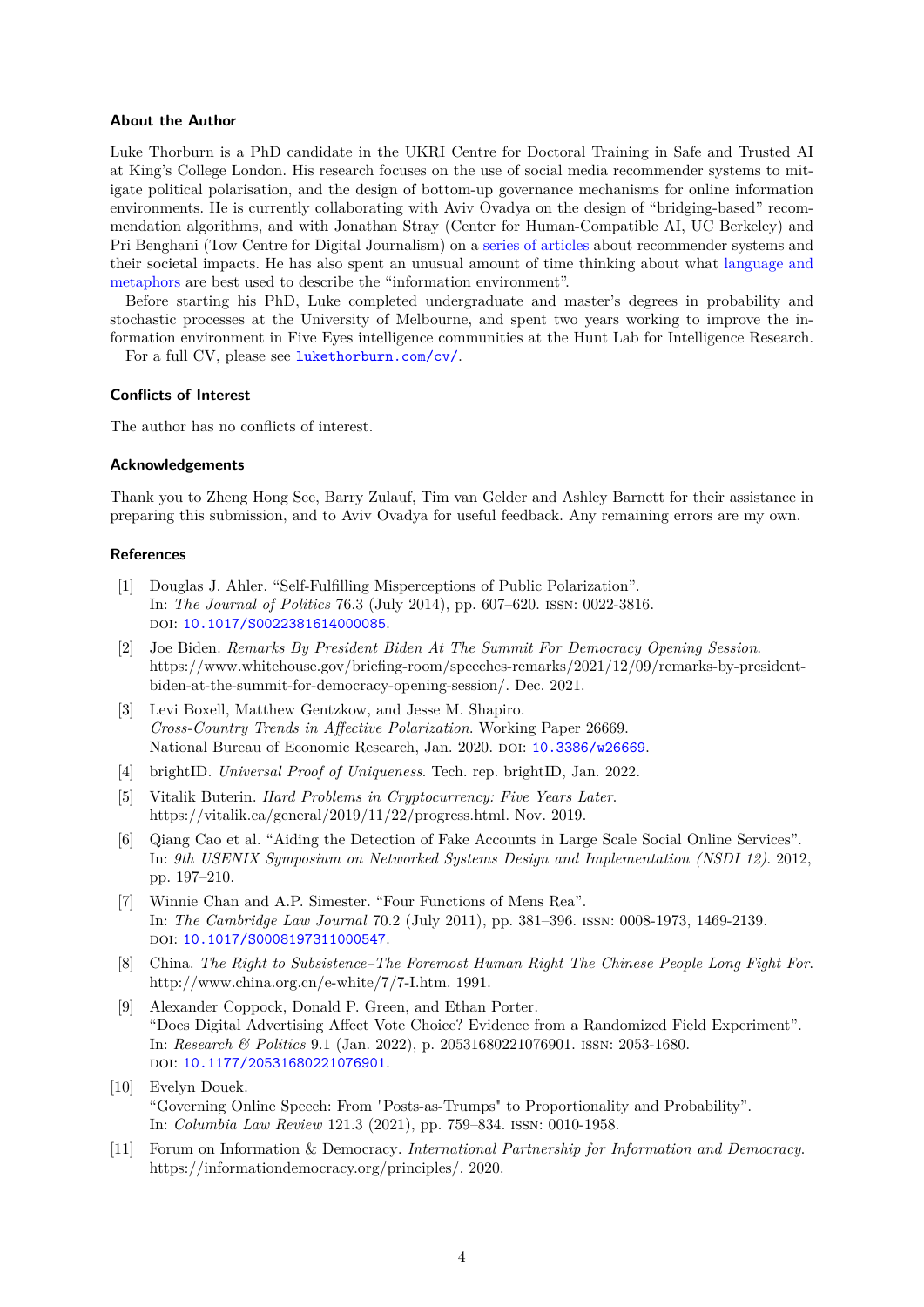- [12] Forum on Information and Democracy. *Prefiguration Group of the International Observatory on Information and Democracy (IOID)*. https://informationdemocracy.org/working-groups/ioid/. 2021.
- <span id="page-4-0"></span>[13] Jesse Frederik and Maurits Martijn. "The New Dot Com Bubble Is Here: It's Called Online Advertising". In: *The Correspondent* (Nov. 2019).
- <span id="page-4-8"></span>[14] Mike Goldin. *Token-Curated Registries 1.0*. https://docs.google.com/document/d/1BWWC\_\_- Kmso9b7yCI\_R7ysoGFIT9D\_sfjH3axQsmB6E/edit?usp=embed\_facebook. 2017.
- [15] Brett R. Gordon et al. "Inefficiencies in Digital Advertising Markets". In: *Journal of Marketing* 85.1 (Jan. 2021), pp. 7–25. issn: 0022-2429. doi: 10.1177/0022242920913236.
- <span id="page-4-7"></span>[16] ID2020. *Digital Identity*. https://id2020.org/digital-identity. 2020.
- [17] IDENA. *IDENA: Proof-of-Person Blockchain*. https://idena.io. 2022.
- [18] Insti[tute for Democracy and Elect](https://doi.org/10.1177/0022242920913236)oral Assistance. *Freedom of Expression*. https://www.idea.int/gsod-indices/democracy-indices?attr=%5B%22SC\_02\_02\_a%22%5D. 2017.
- [19] IPCC. *List of IPCC Member Countries*. Feb. 2019.
- <span id="page-4-10"></span>[20] Jialun Aaron Jiang et al. *A Trade-off-centered Framework of Content Moderation*. Tech. rep. June 2022. DOI: 10.1145/3534929. arXiv: 2206.03450 [cs].
- <span id="page-4-11"></span>[21] Xe Jinping. *Speech by H.E. Xi Jinping President of the People's Republic of China at the Conference Marking the 50th Anniversary of the Restoration of the Lawful Seat of the People's Republic of China in the United Nations*. https://www.fm[prc.gov.cn/mfa\\_en](https://doi.org/10.1145/3534929)g/zxxx[\\_662805/202110/t](https://arxiv.org/abs/2206.03450)20211025\_9982254.html. Oct. 2021.
- <span id="page-4-12"></span>[22] Kate Klonick. *The New Governors: The People, Rules, and Processes Governing Online Speech*. SSRN Scholarly Paper ID 2937985. Rochester, NY: Social Science Research Network, Mar. 2017.
- [23] Heidi J. Larson. "The Biggest Pandemic Risk? Viral Misinformation". In: *Nature* 562.7727 (Oct. 2018), pp. 309–309. doi: 10.1038/d41586-018-07034-4.
- <span id="page-4-5"></span>[24] Matthew Levendusky and Neil Malhotra. "Does Media Coverage of Partisan Polarization Affect Political Attitudes?" In: *Political Communication* 33.2 (Apr. 2016), pp. 283–301. issn: 1058-4609. doi: 10.1080/10584609.2015.1038455.
- <span id="page-4-4"></span>[25] Steven D. Levitt. "Using Repeat Challengers to Estimate the Effect of Campaign Spending on Election Outcomes in the U.S. House". In: *Journal of Political Economy* 102.4 (Aug. 1994), pp. 777–798. issn: 0022-3808, 1537-534X. DOI: [10.1086/261954](https://doi.org/10.1080/10584609.2015.1038455).
- <span id="page-4-9"></span>[26] Litentry Technologies. *About*. https://www.litentry.com. 2022.
- [27] Nahema Marchal and David Watson. "Th[e Rise of Partisan](https://doi.org/10.1086/261954) Affective Polarization in the British Public". In: *SSRN Electronic Journal* (2019). issn: 1556-5068. doi: 10.2139/ssrn.3477404.
- <span id="page-4-1"></span>[28] Erik C. Nisbet, Chloe Mortenson, and Qin Li. "The Presumed Influence of Election Misinformation on Others Reduces Our Own Satisfaction with Democracy". In: *Harvard Kennedy School Misinformation Review* (Mar. 2021). doi: 10.37016/mr-2020-59.
- <span id="page-4-2"></span>[29] Uwe Peters. "How (Many) Descriptive Claims About Political Polarization Exacerbate Polarization". In: *Journal of Social and Political Psychology* 9.1 (Feb. 2021), pp. 24–36. issn: 2195-3325. DOI: 10.5964/jspp.5543.
- <span id="page-4-3"></span>[30] Proof of Humanity. *Proof Of Humanity*. https://www.proofofhumanity.id/. 2022.
- [31] Scott Shane. "The Fake Americans Russia Created to Influence the Election". In: *[The New York Times](https://doi.org/10.5964/jspp.5543)* 7.09 (Sept. 2017).
- <span id="page-4-6"></span>[32] Divya Siddarth et al. "Who Watches the Watchmen? A Review of Subjective Approaches for Sybil-Resistance in Proof of Personhood Protocols". In: *Frontiers in Blockchain* 3 (2020). issn: 2624-7852.